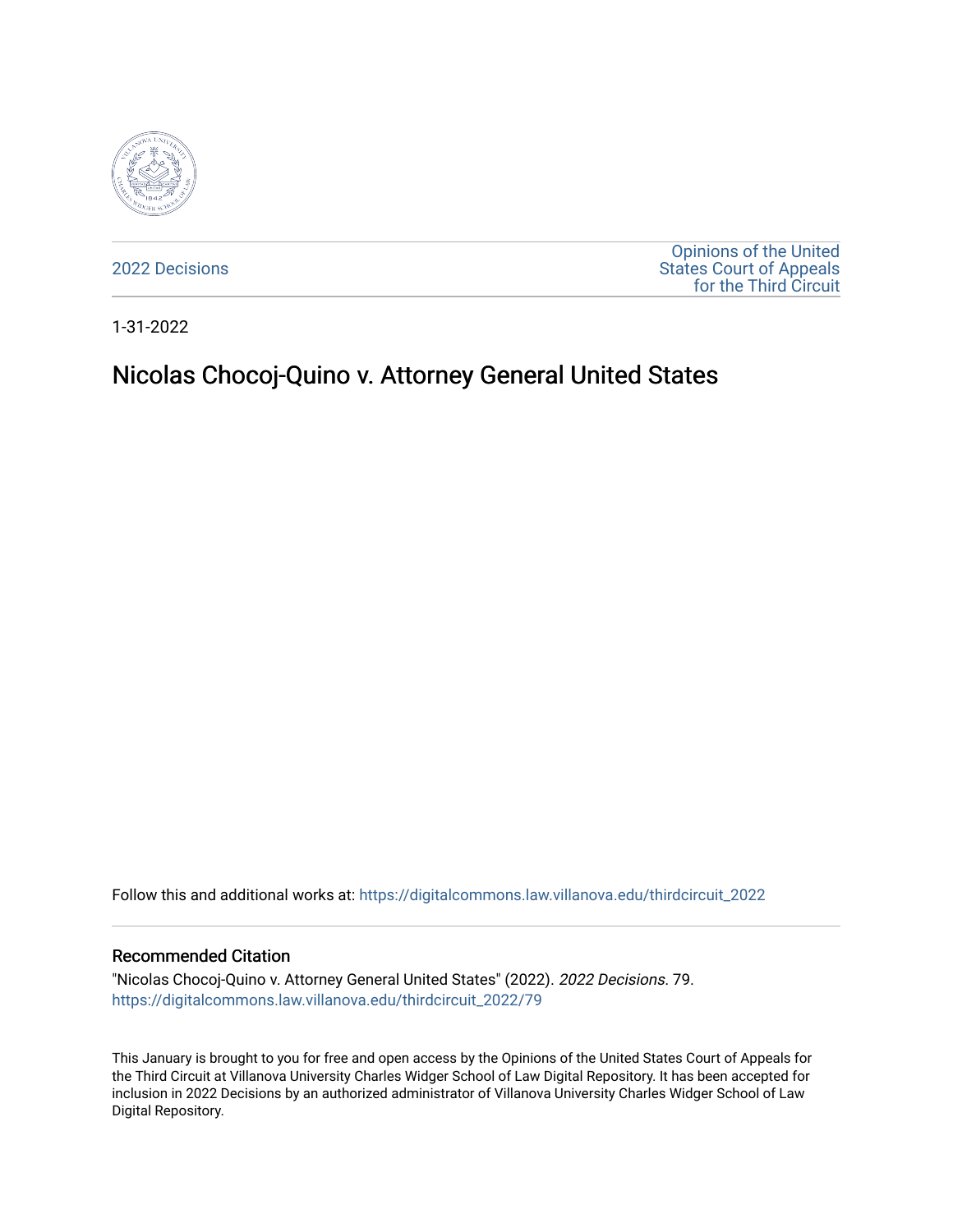#### **NOT PRECEDENTIAL**

#### UNITED STATES COURT OF APPEALS FOR THE THIRD CIRCUIT

 $\frac{1}{2}$ 

No. 21-1999  $\frac{1}{2}$ 

### NICOLAS CHOCOJ-QUINO, Petitioner

v.

## ATTORNEY GENERAL UNITED STATES OF AMERICA  $\overline{\phantom{a}}$

On Petition for Review of a Decision of the Board of Immigration Appeals (A200-764-844) Immigration Judge: Annie S. Garcy

 $\frac{1}{2}$ 

Submitted Under Third Circuit L.A.R. 34.1(a) (January 27, 2022)

Before: HARDIMAN, SHWARTZ, and SMITH, *Circuit Judges*.

(Filed: January 31, 2022)

 $\overline{\phantom{a}}$  ,  $\overline{\phantom{a}}$  ,  $\overline{\phantom{a}}$  ,  $\overline{\phantom{a}}$  ,  $\overline{\phantom{a}}$  ,  $\overline{\phantom{a}}$  ,  $\overline{\phantom{a}}$  ,  $\overline{\phantom{a}}$  ,  $\overline{\phantom{a}}$  ,  $\overline{\phantom{a}}$  ,  $\overline{\phantom{a}}$  ,  $\overline{\phantom{a}}$  ,  $\overline{\phantom{a}}$  ,  $\overline{\phantom{a}}$  ,  $\overline{\phantom{a}}$  ,  $\overline{\phantom{a}}$ 

OPINION\*  $\frac{1}{2}$ 

<sup>\*</sup> This disposition is not an opinion of the full Court and pursuant to I.O.P. 5.7 does not constitute binding precedent.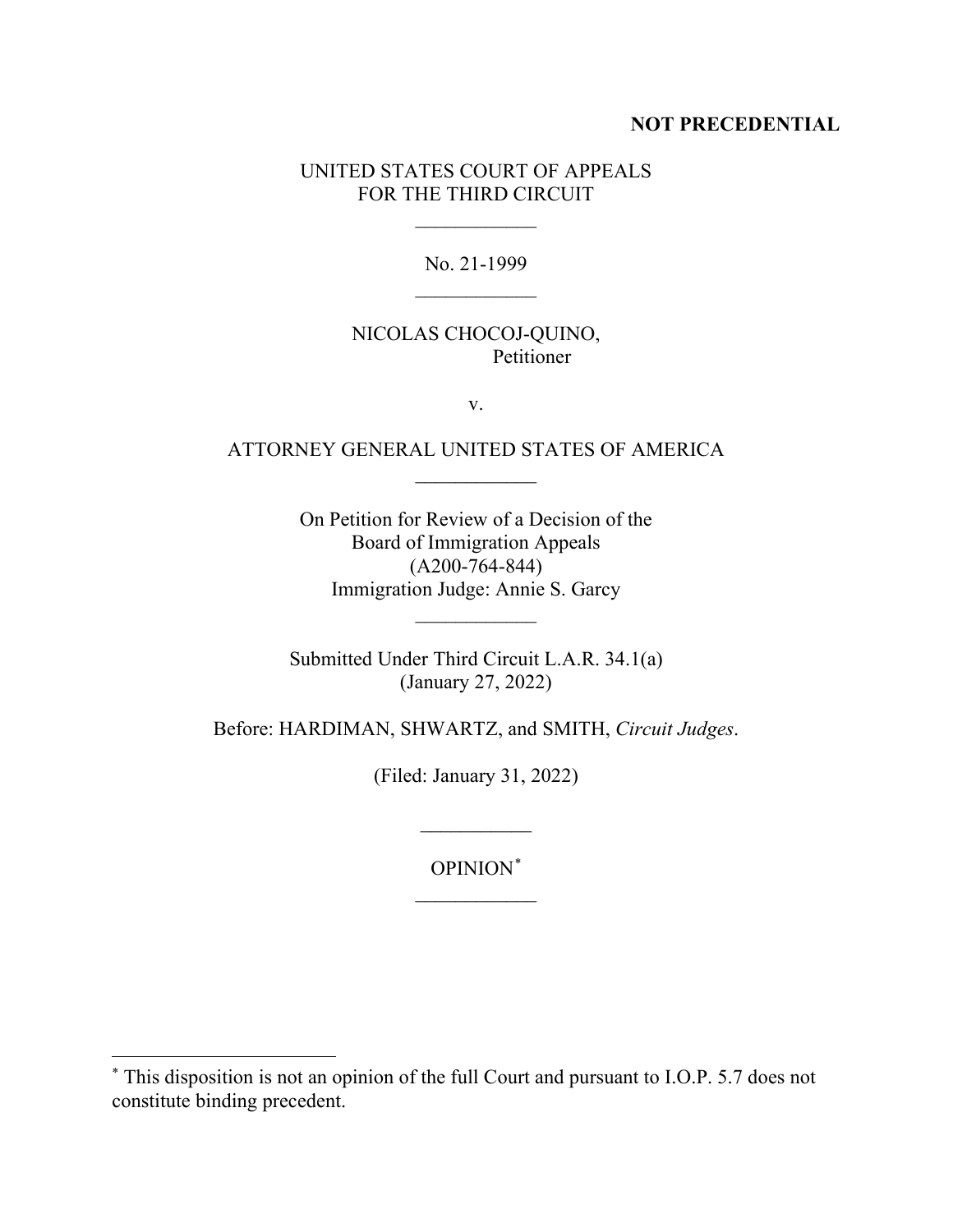#### HARDIMAN, *Circuit Judge*.

Nicolas Chocoj-Quino petitions for review of a decision by the Board of Immigration Appeals dismissing his appeal. We will deny the petition.

 $I<sup>1</sup>$ 

A native and citizen of Guatemala, Chocoj-Quino entered the United States at an unknown place and time, though he claims he entered in September 1995. In October 2010, the Department of Homeland Security served Chocoj-Quino with a Notice to Appear (NTA), charging him with removability as "an alien present in the United States who has not been admitted or paroled." A.R. 314; *see* 8 U.S.C. § 1182(a)(6)(A)(i) (making aliens who are not admitted or paroled inadmissible); 8 U.S.C.  $\S$  1227(a)(1)(A) (making aliens who were inadmissible at entry deportable). The NTA directed Chocoj-Quino to appear for his initial hearing in immigration court at a date and time "to be set." A.R. 314.2

In his petition, Chocoj-Quino relies on *Pereira v. Sessions*, 138 S. Ct. 2105 (2018), to argue that his removal proceedings should have been terminated because the

<sup>&</sup>lt;sup>1</sup> The BIA had jurisdiction under 8 C.F.R. § 1003.1(b)(3); we have jurisdiction to review the BIA's decision dismissing the appeal under 8 U.S.C. § 1252(a)(1). *Cruz v. Att'y Gen.*, 452 F.3d 240, 246 (3d Cir. 2006).

<sup>&</sup>lt;sup>2</sup> Chocoj-Quino received two Notices to Appear. The first notice was served on him while he was in custody on November 9, 2010. He was released that day or the following day and so a second notice was sent to his last known address on November 10, 2010, which required him to appear on March 8, 2011. He does not dispute he received notices of these hearings and that he did not appear at either.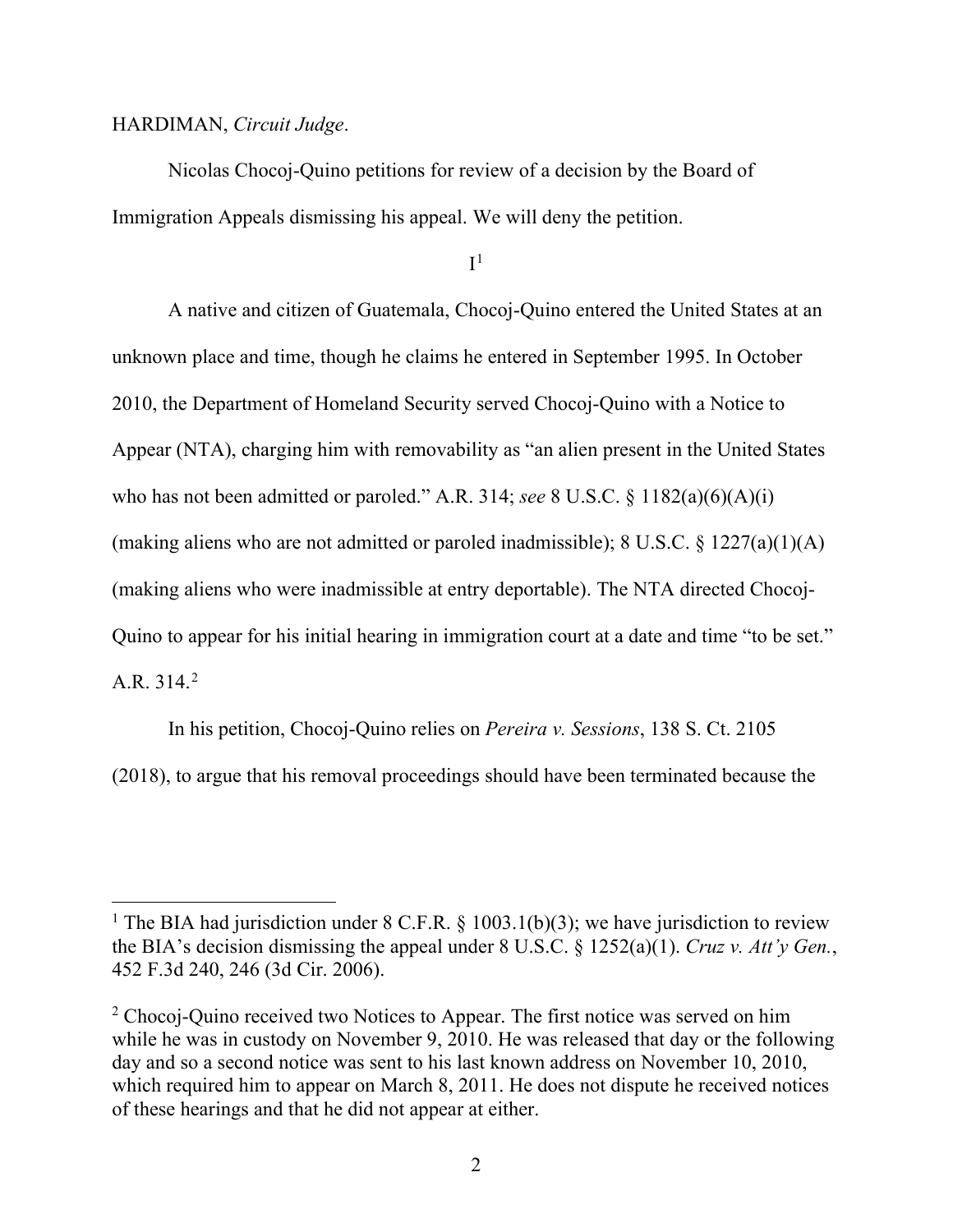NTA did not include the time and date to appear, in violation of 8 U.S.C. § 1229(a).<sup>3</sup> Our recent decision in *Chavez-Chilel v. Attorney General* forecloses his argument. 20 F.4th 138, ---, 2021 WL 5830338 (3d Cir. 2021).

First, "while § 1229(a) sets forth the type of notice that must be given to a noncitizen and requires an NTA to include a date and time to appear, the absence of that information does not impact the IJ's authority to act." *Id.* at \*2 (citing *Nkomo v. Att'y Gen.*, 930 F.3d 129, 133 (3d Cir. 2019)). Second, "even if [the Petitioner]'s NTA did not comport with the 'letter' of  $\S$  1229, that statute is akin to a claims-processing rule . . . 'seek[ing] to promote the orderly progress of litigation.'" *Id.* at \*2 (quoting *Henderson ex rel. Henderson v. Shinseki*, 562 U.S. 428, 435 (2011)). Because "there can be equitable reasons to excuse noncompliance . . . there is no automatic requirement that a violation of a claims-processing rule results in the termination of a proceeding." *Id.* at \*2. As in *Chavez-Chilel*, "the violation of § 1229 did not require the IJ to terminate the proceedings" in this case. *Id.* at \*3.

 $3$  In his petition, Chocoj-Quino argues that the requirements of 8 U.S.C. § 1229(a) are claim-processing rules. The Government contends this claim was unexhausted because Chocoj-Quino argued to the agency that  $\S 1229(a)$ 's requirements are jurisdictional. We disagree with the Government's contention. Our "liberal" exhaustion policy does not require "an alien [to] do much to alert the [BIA] that he is raising an issue," *Joseph v. Att'y Gen.*, 465 F.3d 123, 126 (3d Cir. 2006); indeed, a petitioner who references the issue in either his notice of appeal or briefing "satisfies the statutory requirement of exhaustion," *Hoxha v. Holder*, 559 F.3d 157, 159 (3d Cir. 2009). Because Chocoj-Quino consistently relied on *Pereira* to argue that violation of § 1229(a) required termination of his removal proceedings, he exhausted this claim and we have jurisdiction to review it. *See Yan Lan Wu v. Ashcroft*, 393 F.3d 418, 422 (3d Cir. 2005).